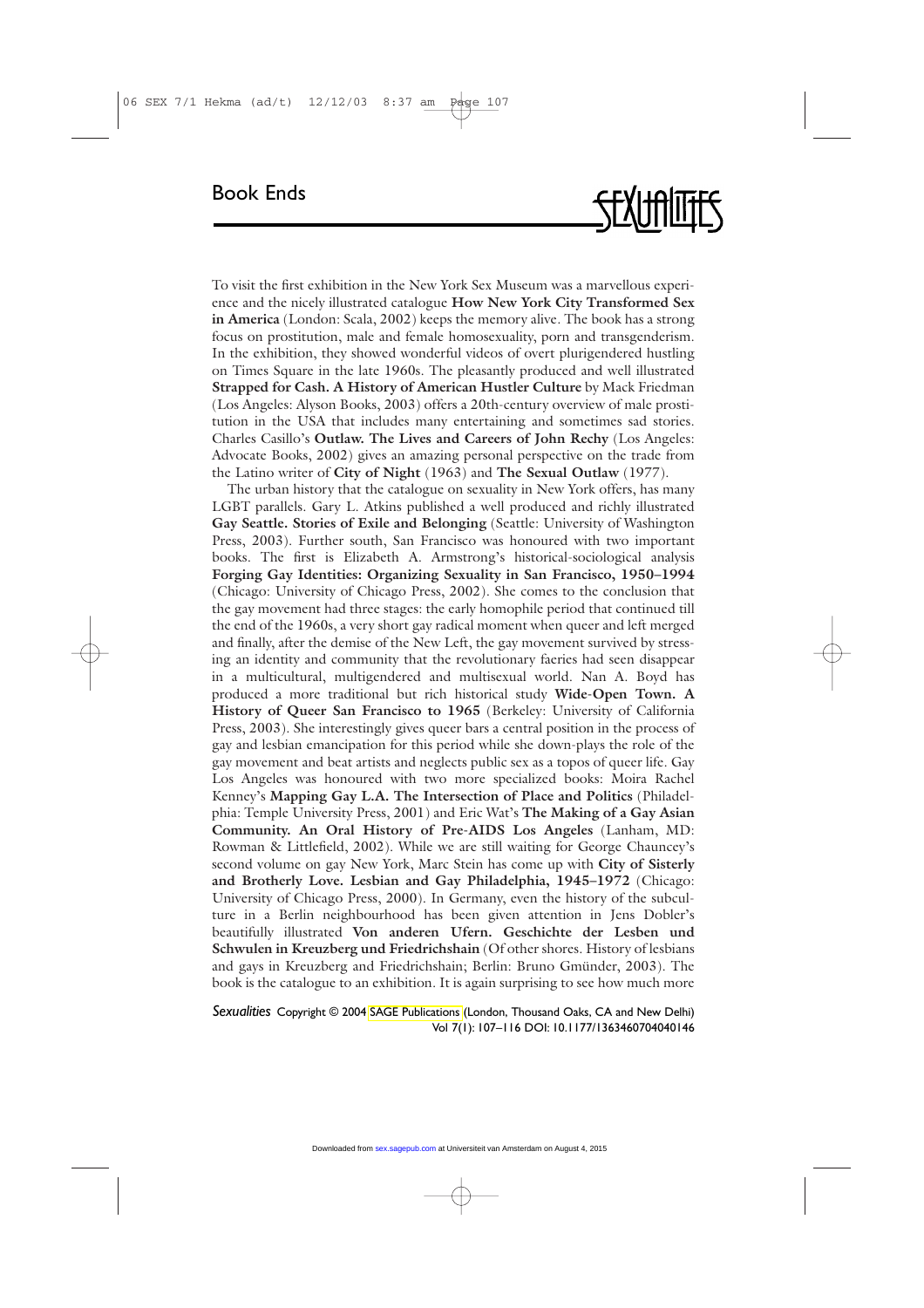written and visual material on queer history is available for Germany than for the United States in the period prior to the Second World War. Dobler even mentions a major fight between gay men and police officers in 1930 when they accidentally hired party rooms in the same venue. Different from the Stonewall Inn incident in 1969 in New York, the gay men were victorious. And the police, ashamed of the riot, attributed the scandal to the drunkenness of its officers.

Paul Baker and Jo Stanley's **Hello Sailor! The Hidden History of Gay Life at Sea** (London: Pearson, 2003) also has many wonderful pictures. They discuss another location that feeds gay dreams: ships and harbours. It is, however, not a history of the navy or pirates, but of the British postwar merchant marine where the catering service had a substantial gay presence. These stewards and cooks enjoyed a campy freedom unimaginable at shore. They were very different from the sexy but mostly straight sailors of gay porn.

Tom Waugh has compiled and introduces **Out/lines. Underground Gay Graphics From Before Stonewall** (Vancouver: Arsenal Pulp Press, 2002). This is a lustful book on gay low art in which sailors as gay icons are prominently featured. Richard Meyer focuses on high culture. He has produced the superb **Outlaw Representations. Censorship and Homosexuality in Twentieth-Century American Art** (New York: Oxford University Press, 2002) on the limits of gay representation in the USA. In this book, he analyses the turmoil that works by Paul Cadmus, Andy Warhol, Robert Mapplethorpe and various AIDS-activists created. The author himself has become the victim of the continuing taboos in Great Britain where his book is not for sale. A picture of a nude boy by Mapplethorpe on page 212 explains all for a country that is devastated by a continuous moral panic on paedophilia. The productive Florence Tamagne combined queer art and history in her **Mauvais genre? Une histoire des représentations de l'homosexualité** (Wrong gender? A history of representations of homosexuality; Paris: EdLM, 2001) that covers gay and lesbian history since 1300.

Inger Leemans wrote **Het woord is aan de onderkant. Radicale ideeën in Nederlandse pornografische romans 1670–1700** (The word is to the underside. Radical ideas in Dutch pornographic novels; Nijmegen: Vantilt, 2002). She comes to the conclusion that pornography as an exclusive genre that was aimed at sexual gratification and sold under the counter, was invented not in the 18th century, as Lynn Hunt would have it, but half a century earlier in The Netherlands. She describes 10 porn novels that are, as the later French books, not only erotic but also radical in their politics and philosophies, clearly in the line of the Radical Enlightenment that was inspired by Spinoza's work. She identifies the anonymous author of the most scabrous novel in her set as Pieter Elzevier from the well-known family of publishers.

In stark contrast with Leemans' study is James G. Turner's **Schooling Sex. Libertine Literature and Erotic Education in Italy, France, and England 1534–1685** (Oxford: Oxford University Press, 2003). The author introduces his fat and expensive book as a landmark study, but it is regrettably not. Cover and title are seducing, but the contents are quite unreadable and unreliable while a good bibliography is strangely missing. It is even quite an endeavour to understand why the dates in the title are being used.

Sex education and the sexual life of teens and preteens need more attention as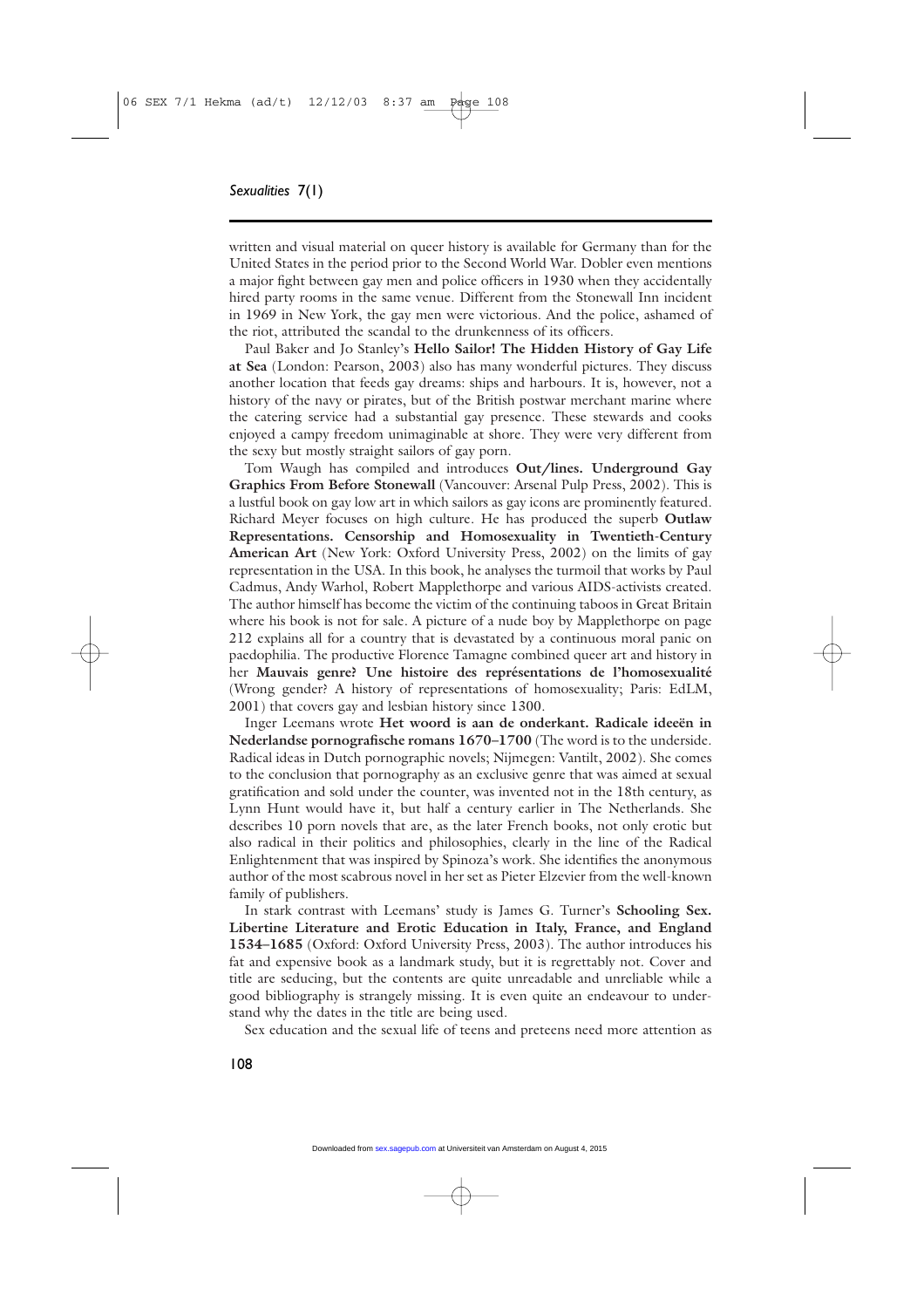Judith Levine in **Harmful to Minors. The Perils of Protecting Children from Sex** (Minneapolis and London: University of Minnesota Press, 2002) and Janice M. Irvine in **Talk about Sex. The Battles over Sex Education in the United States** (Berkeley: University of California Press, 2002) make clear. Both books are timely, intelligent and important. Levine's book created a storm as it advocated sex education that the conservative right is adamant in opposing. For obvious reasons, Irvine starts her book with the dismissal of Joycelyn Elders, Clinton's surgeon general, after she had suggested that teaching teens about masturbation might be a better idea than teaching them innocence. The same Elders wrote the preface to Levine's book. The Dutch Brongersma Foundation requested a survey of all information available on the sexual life of teens and preteens. Hanneke de Graaf and Jany Rademakers produced a dull **Seks in de groei. Een verkennend onderzoek naar de (pre-)seksuele ontwikkeling van kinderen en jeugdigen** (Sex in growth. A explorative study of the (pre)sexual development of children and youngsters; Delft: Eburon, 2003), but it has an important bibliography. Have a look also at the website 'Growing up sexually' by Diederik Janssen www2.huberlin.de/sexology/GESUND/ARCHIV/GUS/GUS\_AFS.HTM

The controversial issue of child lovers is one of the many subjects that are covered by Patrick Califia in **Speaking Sex to Power. The Politics of Queer Sex** (San Francisco: Cleis Press, 2002). It is a collection of his many essays on transgenderism, sadomasochism, porn and gay marriage that are sometimes intensely personal. Eric Clarke's **Virtuous Vice. Homoeroticism and Public Sphere** (Durham, NC: Duke University Press, 2000) offers a very interesting and intelligent reading of European philosophy on sexuality and citizenship from Kant and Marx to Habermas and Foucault. The conclusion must be a disappointment for those who desire normalization. The civil project of liberalism is, in fact, no place for homosexual pleasures. It is regrettable that Clarke does not move beyond this deadlock of civic participation and expression of gay desires.

Very readable and informative is Joanne Meyerowitz's **How Sex Changed. A History of Transsexuality in the United States** (Cambridge, MA and London: Harvard University Press, 2002). This not only discusses theories of transgenderism, but also the media attention for transpersons, their groups and social networks and their financial supporters. Sharon E. Preves interviewed 37 adult intersexuals for her innovative **Intersex and Identity. The Contested Self** (New Brunswick, NJ: Rutgers University Press, 2003) and concludes 'that the very procedures intended to normalize a child are actually experienced as degrading and shaming'. She suggests that a cultural solution is better than a medical solution in most cases of intersexuality.

Erotic variation is always a prominent and promising topic of sexual studies and histories. Thomas Laqueur's eloquent **Solitary Sex. A Cultural History of Masturbation** (New York: Zone Books, 2003) is a landmark study on the western attitudes on self-stimulation. Its best part is on the 18th century; the next two centuries deserve their own histories.

Estela V. Welldon wrote for the series 'Ideas in Psychoanalysis' a short and hostile essay from a very traditional point of view **Sadomasochism** (Duxford, MA and London: Icon and Totem, 2002). The practice is 'a solution, of sorts, to unbearable psychic pain' and may give immense pleasure, but 'at a cost of real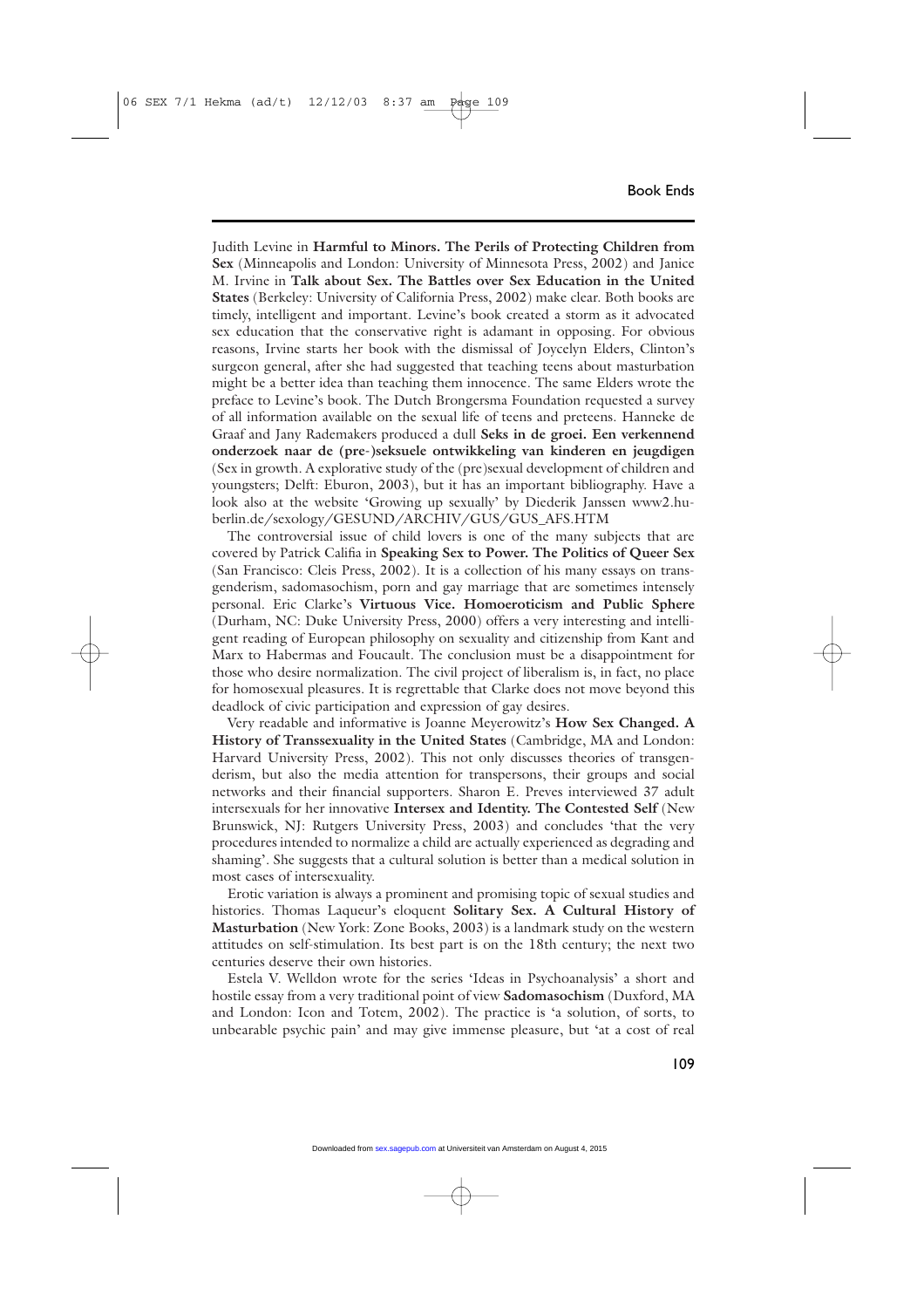## *Sexualities* 7(1)

intimacy and with the potential for real damage to others'. Welldon wants to put an end to the 'cycles of abuse' of SM that the historian of religion Patrick Vandermeersch rather likes to promote. He offers in **La chair de la passion. Une histoire de foi: la flagellation** (The flesh of passion. A history of belief: flagellation; Paris: Cerf, 2002) a passionate history of flagellation from its controversial Christian beginnings in the 11th century. Its main defender was, amazingly, the same Petrus Damianus who railed against sodomy. In the 17th century the whip became the viagra of the time while its use moved from medical to sexual practice in the 18th century. Vandermeersch gives a profound treatment of sexology and Freudianism and ends with a plea for a Christian belief that includes not only the mind, but also the body. The book also contains a description of a still existing flagellation ritual in the Spanish village of San Vicente de la Sonsierra. Niklaus Largier's **Lob der Peitsche. Eine Kulturgeschichte der Erregung** (Praise of the whip. A cultural history of excitement; Munich, Beck, 2001) treats more or less the same history but his endless citations and peregrinations through history make the book a difficult read. His interesting illustrations do not make up for the difference.

Peter Weibel edited for an exhibition on Leopold von Sacher-Masoch and masochism in Graz, the 2003 European cultural capital, two fat volumes **Phantom der Lust. Visionen des Masochismus in der Kunst** (Phantom of Lust. Views on masochism in the arts; Munich: Belleville, 2003). The first has many texts on the issue and the second contains the imagery. The publisher himself, Michael Farin, edited **Phantom Schmerz. Quellentexte zur Begriffsgeschichte des Masochismus** (Phantom pain. Original texts from the conceptual history of masochism; Munich: Belleville, 2003) with articles and booklets by Richard von Krafft-Ebing who coined the terms sadism and masochism, Ivan Bloch, Sigmund Freud, Ernst Schertel and other sexological and literary experts. He published many other books on the subject, for example half a dozen on Sacher-Masoch, his biographical writings and his wife Wanda. The mentioned books are enormous, each about 500 pages. Much smaller is the elegant and informative biography **Leopold von Sacher-Masoch** by Lisbeth Exner (Reinbek bei Hamburg: Rowohlt, 2003).

In the preceding Book Ends (August 2002), many books on the Nazi persecution of homosexuals were mentioned. The fat **Nationalsozialistischer Terror gegen Homosexuelle. Verdrängt und ungesühnt** (National-socialist terror against homosexuals. Repressed and unreconciled; Paderborn: Schöningh, 2002) edited by Burkhard Jellonek and Rüdiger Lautmann gives a slightly outdated overview. The book consists of papers given at a conference held in 1996. On the positive side, the book offers a variety of perspectives and goes beyond the German borders. The annual review of the history of homosexualities *Invertito* devoted its fourth issue (2002) to the gay men and lesbian women persecuted by the Nazis. Jean LeBitoux describes the French situation in **Les oubliés de la mémoire** (The forgotten of remembrance; Paris: Hachette, 2002). The most interesting chapter concerns the introduction of new anti-homosexual legislation in 1942 by the Pétain regime, which collaborated with the Nazis. LeBitoux points out that the article was already proposed before the war, especially by naval authorities who wanted to combat sailor prostitution. Judith Schuyf wrote the biography of the only Dutch gay man prosecuted under German law during the Second World War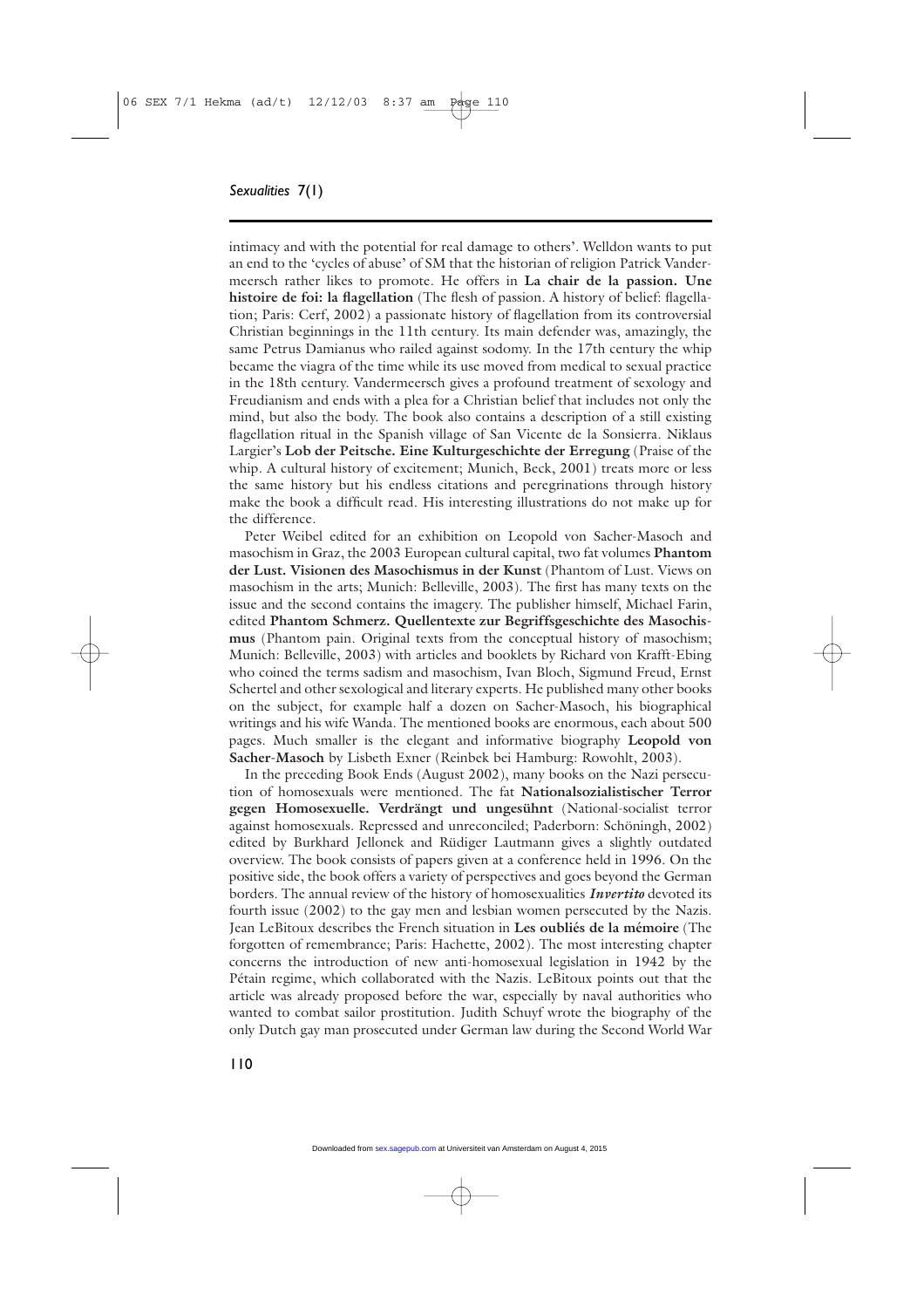who got indemnification for his sufferings in and after the war: **Levenslang. Tiemon Hofman, vervolgd homosekseel en avonturier** (Life-long. Tiemon Hofman , persecuted homosexual and adventurer; Amsterdam: Schorer, 2003). Arrested in 1941 at the age of 16, he was in prison for three years and as his criminal record was never removed after the war, he continued to be discriminated against after the Nazis left. In the 1960s, he survived by producing gay soft porn. Reading his biography, the man seems to have been a bore. Schuyf tries to repair this riddle by offering much on the social context in which Hofman lived.

Tom Betteridge wanted to provide a fully up-to-date survey of the state of research into the history of sodomy with his edited **Sodomy in Early Modern Europe** (Manchester: Manchester University Press, 2002). Although he brings together several important names, the results are quite uneven. Too many essays remain stuck in historic details while others produce broad conclusions from minimal material. The focus may not only be on Great Britain, but the few essays on Geneva, Venice and Germany do not give the collection the general balance it needs for a state-of-the-art history. Helmut Puff has provided an excellent study **Sodomy in Reformation Germany and Switzerland 1400–1600** (Chicago: University of Chicago Press, 2003). He has based his work both on literary texts and court proceedings and pays much attention to defamations and rhetoric that enable him to connect the history of sodomy to Reformation and German politics in general. An appendix gives an overview of about 90 sodomy trials he used for his study from the period 1277–1658. Didier Godard's **Le gout de Monsieur. L'homosexualité masculine au XVIIe siècle** (The taste of Monsieur. Male homosexuality in the 17th century; Montblanc: H&O, 2002) covers France as well as England and includes a comparison with Spain and Portugal. Monsieur is of course the gay brother of King Louis XIV, the Duke of Orléans. The book discusses both the repression of homosexuality and the liberties certain sodomites enjoyed in environments that were more tolerant.

With the mass of books being published, some studies easily escape attention although they may be interesting as is the case with Angela Taeger's **Intime Machtsverhältnisse. Moralstrafrecht und administrative Kontrolle der Sexualität im ausgehenden Ancien Régime** (Intimate relations of power. Moral law and administrative control of sexuality at the end of the Ancien Régime; Munich: Oldenbourg, 1999). She mainly discusses sodomy and comes to the conclusion that the Parisian police regulated this 'crime' even before the French revolution in practical and lenient ways. The legal change from capital crime to innocent private pleasure in 1791 was, according to Taeger, not as radical as it is often assumed.

Ludwig II of Bavaria has been the subject of many biographies. Recently Klaus von See edited a booklet **Das Ende König Ludwigs II** (Frankfurt: Insel, 2001) that contains letters and notes of one of the first witnesses of the murder scene at Lake Starnberg, the Prussian ambassador in Munich Prince Philipp zu Eulenburg-Hertefeld. These notes are so interesting because Eulenburg himself should be later entangled in a gay scandal. He dutifully reported to Berlin about the gay love affairs of the king with soldiers and stable boys. The political career of Eulenburg, himself best friend of the German emperor, would end in 1908 after a fisherman admitted to having had sex with the then ambassador on the same Lake Starnberg where King Ludwig drowned in 1886 together with his psychiatrist Bernhard von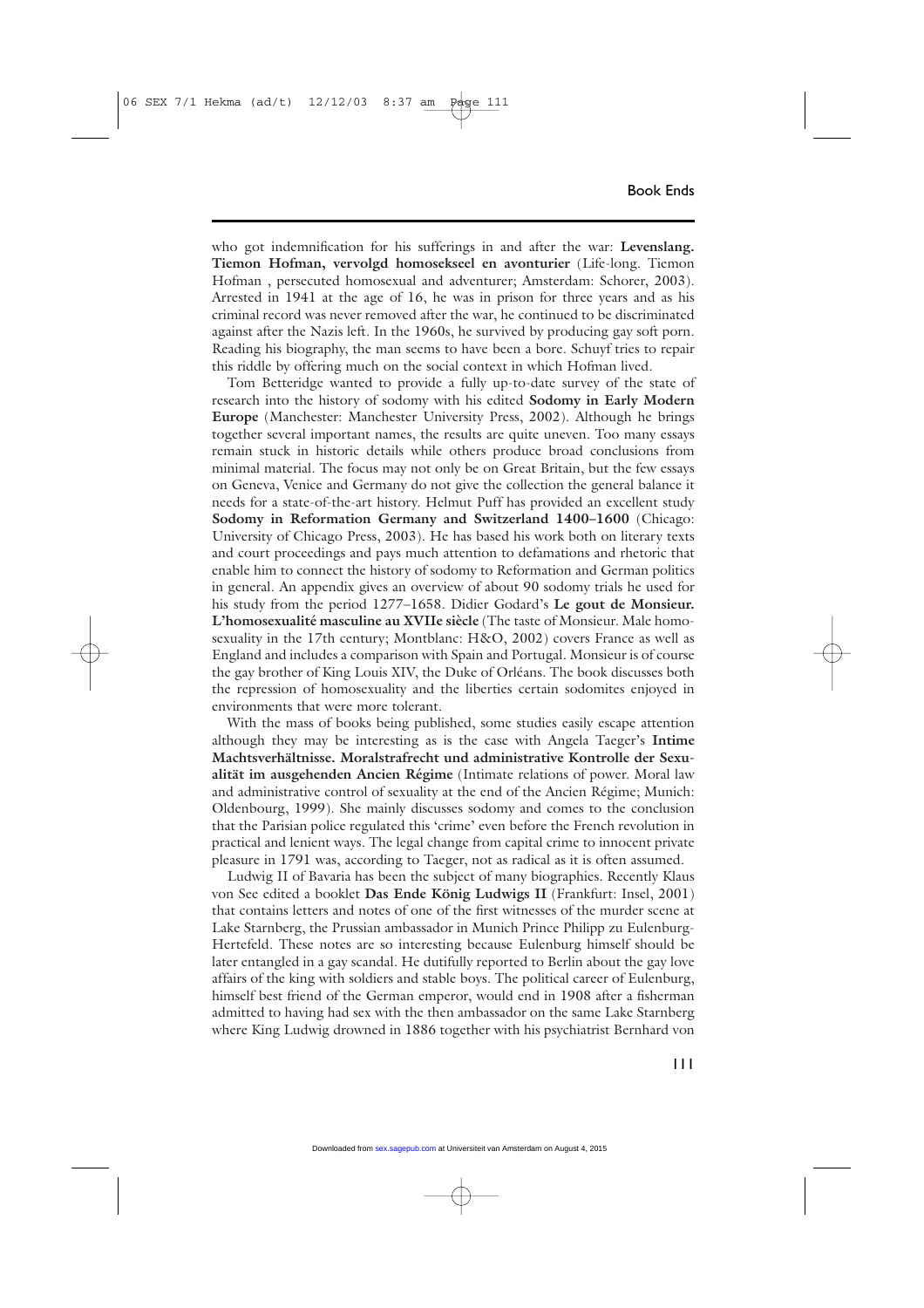Gudden. Klaus Reichold of the Munich gay history group authored **Keinen Kuss mehr! Reinheit! Königtum! Ludwig II von Bayern (1845–1886) und die Homosexualität** (Not a kiss more, or no more kisses? No kiss any more! Purity! Royalty! Ludwig II of Bavaria and homosexuality; Splitter 9, Munich: FHGM, 2003) that collects all the queer information on the fairy king Ludwig that most hagiographies tend to overlook.

Franz X. Eder offers with **Kultur der Begierde. Eine Geschichte der Sexualität** (Culture of desire. A history of sexuality; München: Beck, 2002) a concise and intelligent overview of mainly modern German history. He points out the stalemate of the new sexual history, offering deconstructions of old beliefs but missing reconstructions of new sexual selves, and argues for historical research on concepts of desire.

Mark Lehmstedt wrote **Bücher für das 'dritte Geschlecht'. Der Max Spohr Verlag in Leipzig. Verlagsgeschichte und bibliographie – 1881–1941** (Books for the third sex. The Max Spohr publishing House. History and bibliography – 1881–1941; Wiesbaden: Harrassowitz, 2002). This study of the first (heterosexual) publisher of gay books who was in 1897 co-founder with Magnus Hirschfeld of the world's first gay movement, remains regrettably incomplete. The difficult publication process of the book is explained by Wolfram Setz in *Forum*. **Homosexualität und Literatur** 41 (2002). Additional articles should have been included but were left out. Some of this information, with many nice pictures, are however provided in the catalogue to an exhibition on Spohr **Die Enterbten des Liebesglücks. Max Spohr (1850–1905) Pionier schwuler Literatur** (The dispossessed of love's happiness. Max Spohr pioneer of gay literature; Splitter 8, Munich: FHGM, 2001). The title is taken from one of the first gay books published by Spohr who specialized in gay novels, gay studies books by scholars like Hirschfeld but also in spiritualism, occultism and sexual reform.

The courageous historical series Bibliothek Rosa Winkel (Library Pink Triangle) edited by Wolfram Setz has moved from Berlin's Rosa Winkel Verlag to the Hamburg MännerschwarmSkript Verlag. Number 30 is a new edition of Hans von Hülsen's novel of poet August von Platen's student years **Den alten Göttern zu. Ein Platen-Roman** (For the ancient gods; 1918/2003). The next volume is the early gay text of Felix Rexhausen **Berührungen. Ein Zeitreise durch die 1960er Jahre** (Touches. A voyage in time through the sixties; 1969/2003). It combines a biography full of sexual exploration with reflection on the sad state of gay emancipation in those days. Number 32 is a reprint of volume 1 of the 'uranian' (gay) journal **Uranos** (1921/2; 2003). There seems to be no surviving set of the second volume that stopped halfway. This intellectual journal was edited by gay anthropologist Ferdinand Karsch-Haack and literary specialist René Stelter. The journal has an interesting array of articles on for example same-sexual Arab literature and culture. In a separate series is published Florian Miltenberger's dissertation . . . **in der Richtung Homosexualität verdorben. Psychiater, Kriminalpsychologen und Gerichtsmediziner über männliche Homosexualität 1850–1970** (. . . depraved in the direction of homosexuality. Psychiatrists, criminal psychologists and forensic physicians on male homosexuality; 2002). It discusses medical theories on homosexuality in the German-speaking world from the 1850s till the 1960s – the full century in which medical theories played a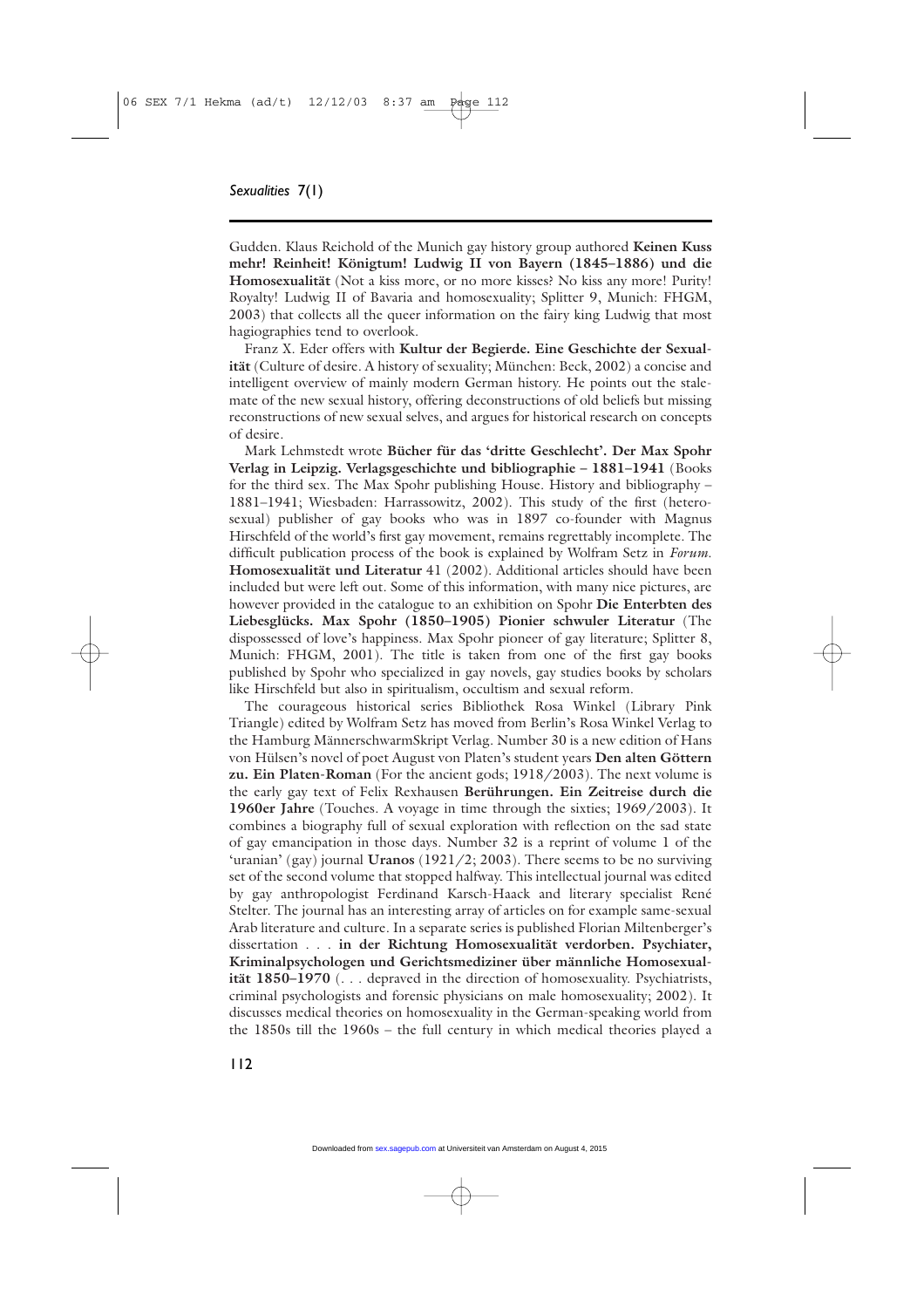leading role in the social understanding of homosexuality. In the 20th century, the Nazi-period made no big difference in medical theories that were mostly used for detecting and preventing homosexuality.

Ulf Heidel, Stefan Micheler and Elisabeth Tulder edited **Jenseits der Geschlechtergrenzen. Sexualitäten, Identitäten und Körper in Perspektiven von Queer Studies** (Beyond gender boundaries. Sexualities, identities and bodies in perspectives of queer studies; Hamburg: MännerschwarmSkript Verlag, 2001). It is a collection based on lectures for queer studies at the Hamburg University from history, sociology and cultural studies. Raimund Wolfert claims in a very interesting article that the 1916 movie *Vingarne* from Swedish director Mauritz Stiller was the first gay film ever. The script was based on Herman Bang's novel **Mikaël** (1904). The movie was lost when the Swedish film archive burned down in 1941, but a copy was accidentally found in a flea market in Oslo in 1984. Gunter Schmidt asks the question if heterosexuality exists and comes to the conclusion that always more youngsters in Germany question a rigid monosexuality but keep to a heterosexual practice. At the same time, fewer young men in the age group 16–17 have gay sex. Their number goes down from 18 per cent in 1970 to 2 per cent in 1990. He explains this radical change in two ways: a decline of homosociality in schools and a growing awareness that homosexuality is an abject category.

The annual *Inverses***. Littératures, Arts, Homosexualités** produced two new issues, 2 and 3 (2002 and 2003), which have a great variety of articles on gay history and literature, but moreover offer a very detailed overview of the books and movies that were produced in French the preceding year. Articles discuss the medieval novel, surrealism and orientalism. Volume 3 has an interview with German singer Georgette Dee.

André Gide's **Le ramier** (The turtle dove; Paris: Gallimard, 2002) remains a thin book even with prefaces by Catherine Gide and Jean-Claude Ferrier and a postface by David H. Walker. Nearly a century after Gide had one of his best sexual experiences with a 16-year old young man, his notes on this event, a dozen pages in this book, have been published and they are beautiful and interesting indeed. Gide lived in a time when social differences of age, gender, culture, class and education more often contributed to sexual desire than destroyed it. French literature is the topic of Dirk Naguschewski and Sabine Schrader's edited volume **Sehen Lesen Begehren** (Seeing Reading Desiring; Berlin: Verlag Walter Frey, 2001). It contains essays on lesbians in the 18th century and hermaphrodites in the 19th century, on photographer Claude Cahun, Marcel Proust, François Mauriac, Michel Tournier, Violette Leduc, Hélène Cixous, Nicole Brossard, Pierre et Gilles, Guillaume Dustan and the abundant French Aids-literature.

Robert Aldrich's **Colonialism and Homosexuality** (London and New York: Routledge, 2003) is as rich in data on this topic as Ann Laura Stoler's interesting **Carnal Knowledge and Imperial Power. Race and the Intimate in Colonial Rule** (Berkeley: University of California Press, 2002) is strong on going abstract. In Aldrich, the reader could have used some more analysis while Stoler needs more concrete material. Even the interviews she did with servants who worked for the former Dutch colonizers in Indonesia remain at the surface. This important innovation to have the colonized speak fails because of their silence. They have no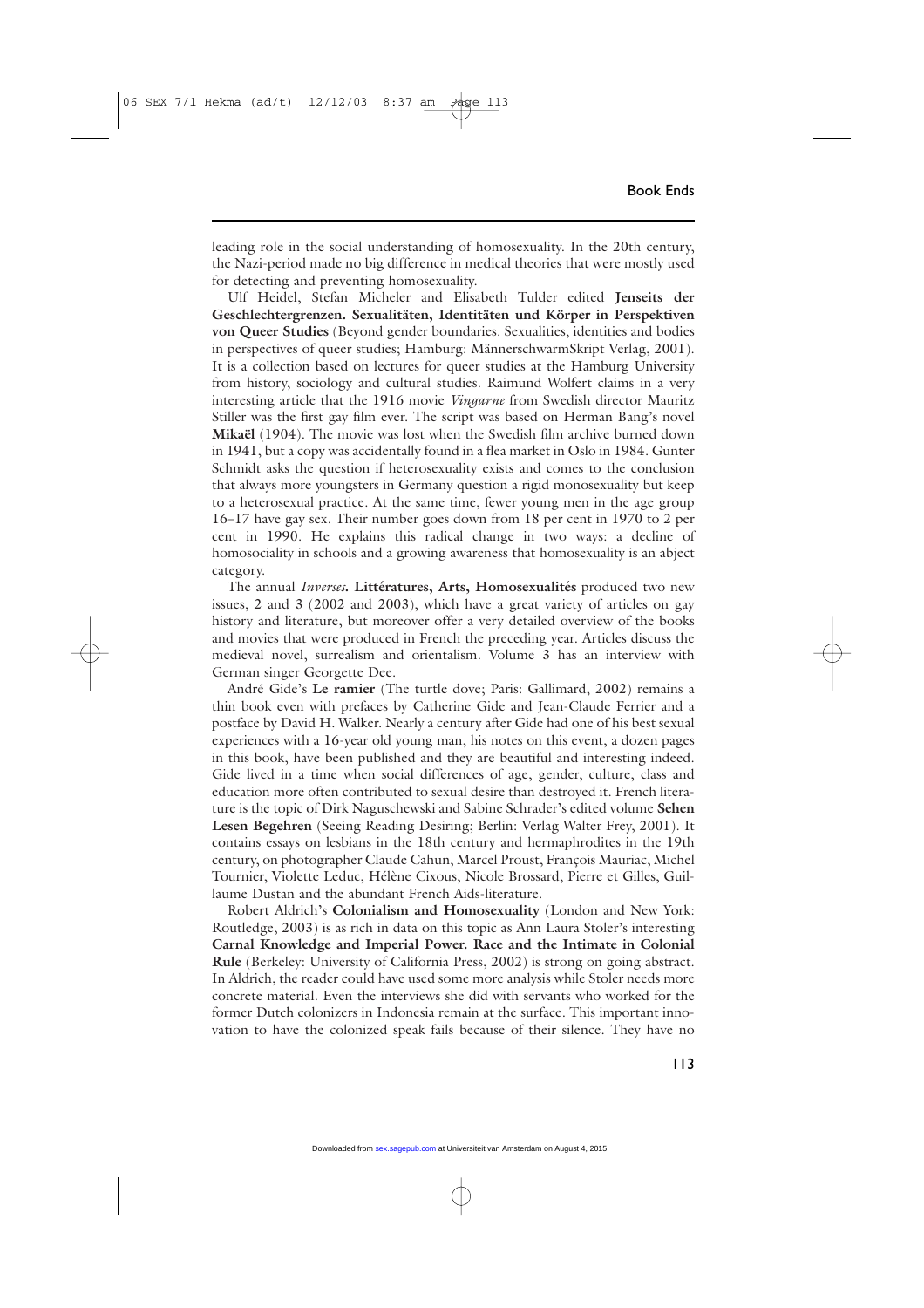interest to revive a past that Europeans start to look back to with melancholia. Aldrich has many nice stories on the role of homosexuals who both contributed to and resisted the colonial project but cannot tell the other side of the narrative – of the colonized males who offered the gay joys of imperialism. The pleasures went however with strong repression. One of the famous queer opponents of white imperialism was writer Jean Genet who supported the freedom fighters of the FLN in Algeria, the Black Panthers in the USA and the Palestinians. Jerome Neutres discusses his radical anti-(neo)-colonialism in **Genet sur les routes de Sud** (Genet on the roads to the south; Paris: Fayard, 2002; postface by Juan Goytisolo).

Latin- America has its share of gay studies. Manuel Fernandez-Alemany and Stephen O. Murray's **Heterogender Homosexuality in Honduras** (San Jose: Writers Club Press, 2002) focuses on the 'hombres', the young 'straight' men who engage in gay sex with 'locas', both from the perspective of themselves and of their lovers. They surprisingly conclude that the locas set the rules of the engagement. New fields of Latino research are opened up by Rudi C. Bleijs in his **Images of Ambiente. Homosexuality and Latin American Art 1810–today** (London and New York: Continuum, 2000). It is amazing to see how difficult it is to find such an interesting and nicely produced book that includes more than 100 illustrations, mainly from Mexican, Brazilian, Cuban and Puerto-Rican queer artists, more often male than female, and including some expatriates. Peter Teitscher contributed **Hombres con hombres con hombres. Männlichkeit im Spannungsfeld zwischen Macho and marica in der argentinischen Erzählliteratur (1839–1999)** (Masculinity in the tension-field between macho and marica in Argentine literature; Berlin: Walter Frey, 2002). Like Bleijs did for art, he shows for novels that Latino machismo sometimes leaves some space for queer pleasures. A historical perspective is provided by **Infamous Desire. Male Homosexuality in Colonial Latin America** edited by Pete Sigal (Chicago: University of Chicago Press, 2003). Several articles provide a general picture of the Latino sexuality/gender system while others discuss specific locations such as Brazil, Peru and Yucatan.

The largest population of the world, the Chinese, has received little attention in queer studies. The situation is changing quickly these days. Tze-Ian D. Sang discusses in **The Emerging Lesbian. Female Same-Sex Desire in Modern China** (Chicago and London: University of Chicago Press, 2003) the recent history of lesbian women in the Chinese world from a mostly literary perspective. Chou Wahshan does something similar in **Tongzhi. Politics of Same-Sex Eroticism in Chinese Societies** (New York: Haworth, 2000) that has more on gay men than on lesbian women or tomboys.

The Netherlands have seen a heated debate on Islam and homosexuality that produced two books (see my article in **Sexualities** 5:2). Omar Nahas researched the Muslim perspectives on homosexuality in **Islam en homoseksualiteit** (Amsterdam: Bulaaq, 2001) and found that most experts indeed consider male homosexuality a sin. As Christian theologians did, he also starts to reanalyse the relevant texts and indicates that the story of Sodom (or liwat, people of Lot, in Arabic) might also be read as directed against sexual abuse of youngsters. Thus, he saves the gays but puts down the paedophiles. Imad el Karka and Hatice Kursun, both self-declared heterosexuals, interviewed Muslim youngsters in **Mijn**